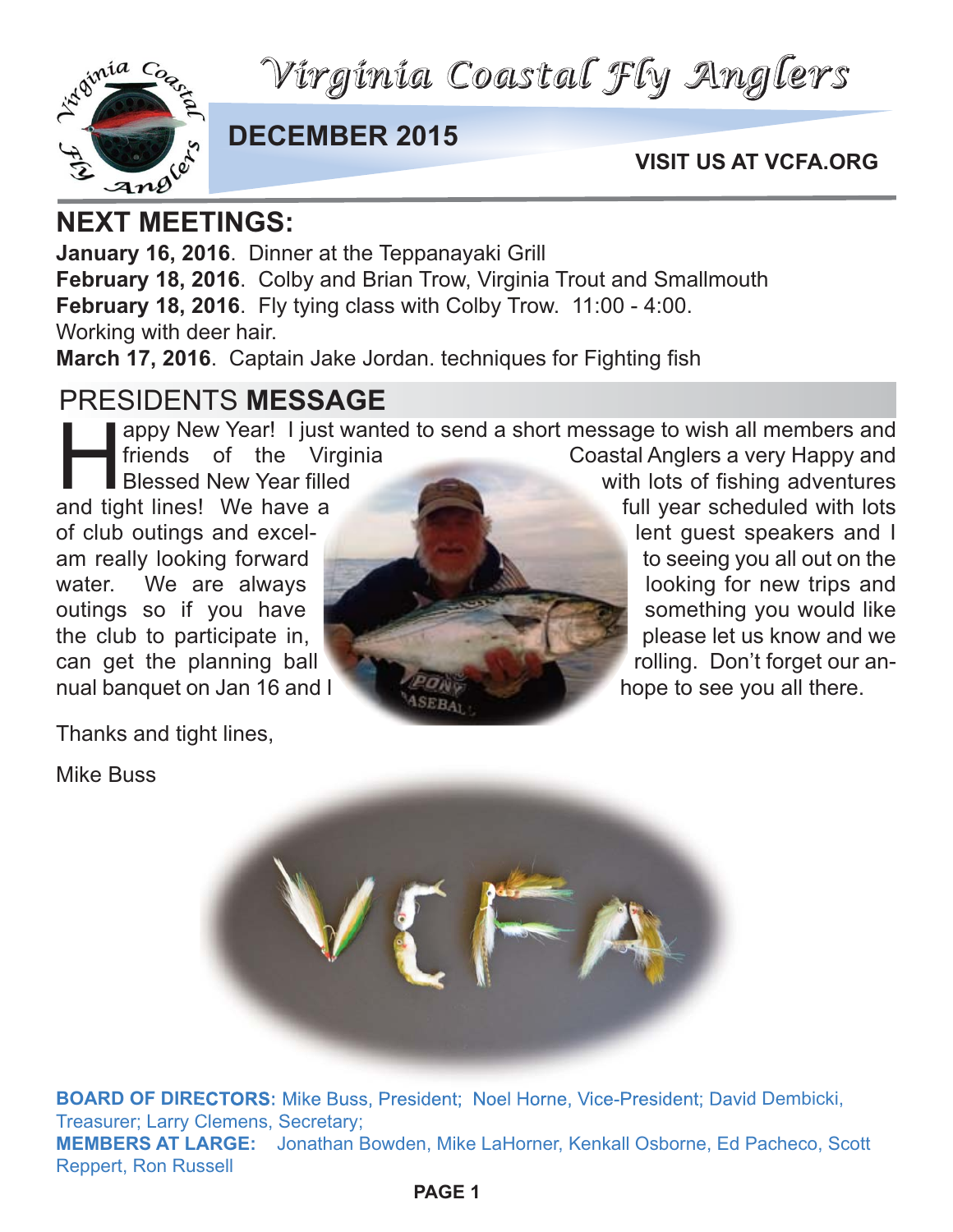# **DINNER:**

January 16 Teppanyaki Grill, Tidewater Drive 7525 Tidewater Drive Ste 18, Norfolk, VA 23505 757-588-0588

We are back at the Teppanaki Grill for our 2016 banquet. Last year was a lot of fun and the sentiment to return was overwhelming. This year looks to be another good one with our bucket raffles, door prizes and the Teppanaki Buffet. We have items donated by The Great Outdoor Provisions Company, and a TFO rod donated by Wild River Outfitters. There will be many other items for the raffles. Larry Clemens will again put together a video presentation for the past year. Send him any pictures or short video that you would like included in the presentation. It can be anything (fly) fishing related in 2015. Send any items to lawrenceclemens@gmail.com. As a bonus, if you renew your membership at the dinner, you recieve 10 free raffle tickets.

### **TRIPS:**

**SHAD TRIP:** The club will be heading up to Fredericksburg to fish the Rappahannock River for shad again this year. This will be a trip on a Sat in April and will be weather dependent. This is a wading trip so dress accordingly. We typically travel up there in the morning and fish all day for shad and then switch over to schoolie stripers in the early evening. It's not unusual to catch 50 to 75 shad and a dozen stripers in a day before heading home.

**JONES POND:** The club has planned a trip to Jones Pond on Chesapeake Annex Naval Base. This will be a freshwater bass trip and will be weather dependent in Mid to late June. Jones pond is a real nice clear lake located on the Annex and we will be fishing out of 14' jon boats with electric motors. We plan to travel up there on a Sat, rent the jon boats and motors and also rent one of the cabins available on the base to spend Sat nite. We will have a cookout Sat nite and then get up early to fish Sun before heading home Sun afternoon. I have had some very good days there catching large mouth bass up to 6 lbs on top water poppers.

**GWYNN'S ISLAND:** The club will again travel to Gwinns Island in Sept to fish for trout, stripers, puppy drum and bluefish. This will be weather dependent also, but we plan to travel up there early Sat morning and meet at the ramp on Gwinns Island and then pair up to head out to fish all day before meeting again at the ramp late in the afternoon and heading in to the Sea Breeze restaurant to discuss the successes or failures of the day of fishing

**HARKER'S ISLAND:** The club rents a beautiful house on Harkers Island every year and it is open to club members. You can stay one day or any number of days to suit your schedule. The cost is \$30 per nite plus a share of food and boat costs if you go out in a boat. Food costs are usually \$5 per day. Also, if you stay more than 4 days, we usually ask that you be responsible for an evening meal. Most of the time that involves bringing something the wife has made and frozen so you just need to pop it in the oven. This year we have rented the house for 3 weeks from Fri. nite, Oct 14, thru Sun. morning, Nov 6. Please contact Mike Buss, mike4519@verizon.net if you are interested.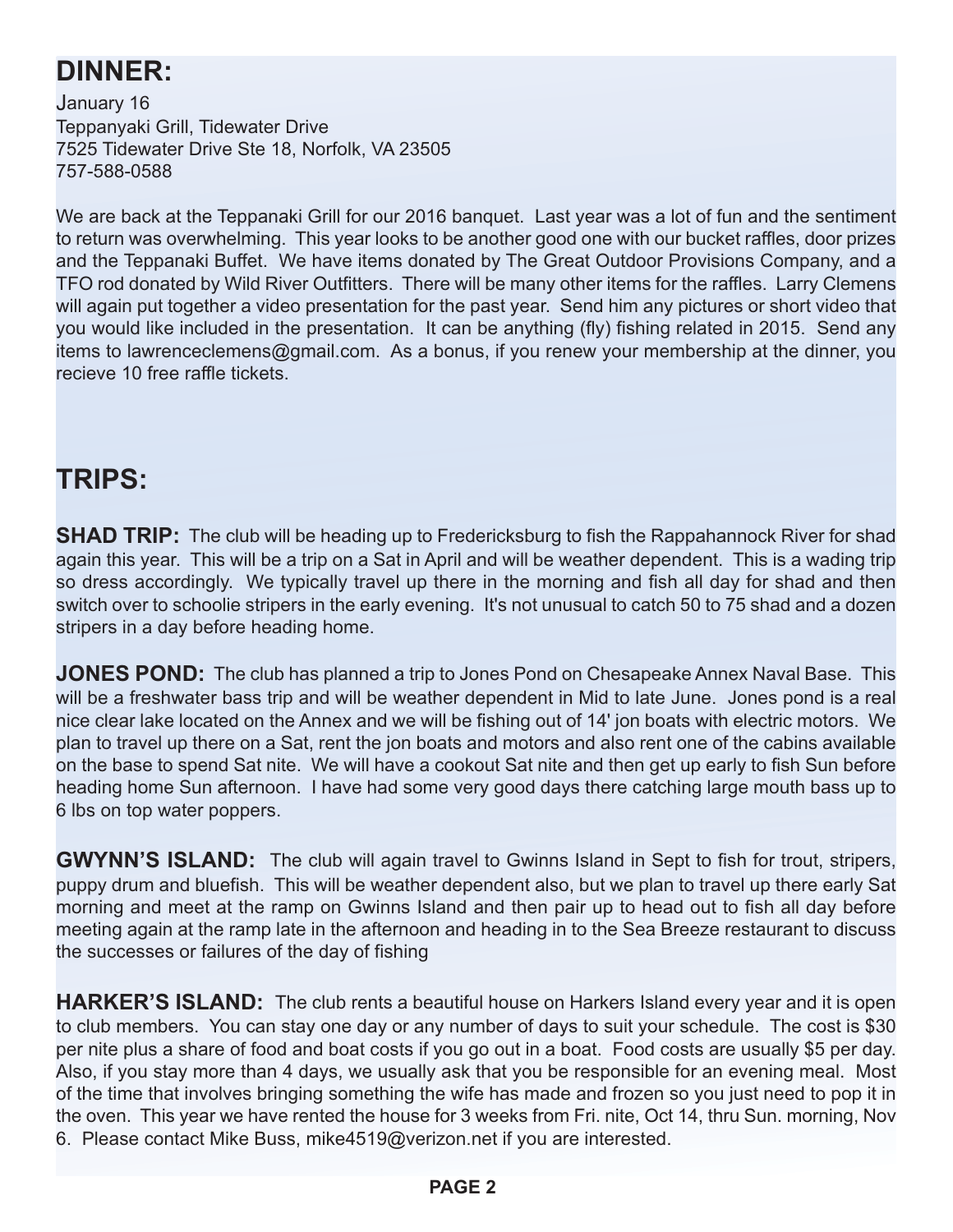# **2015 DINNER**











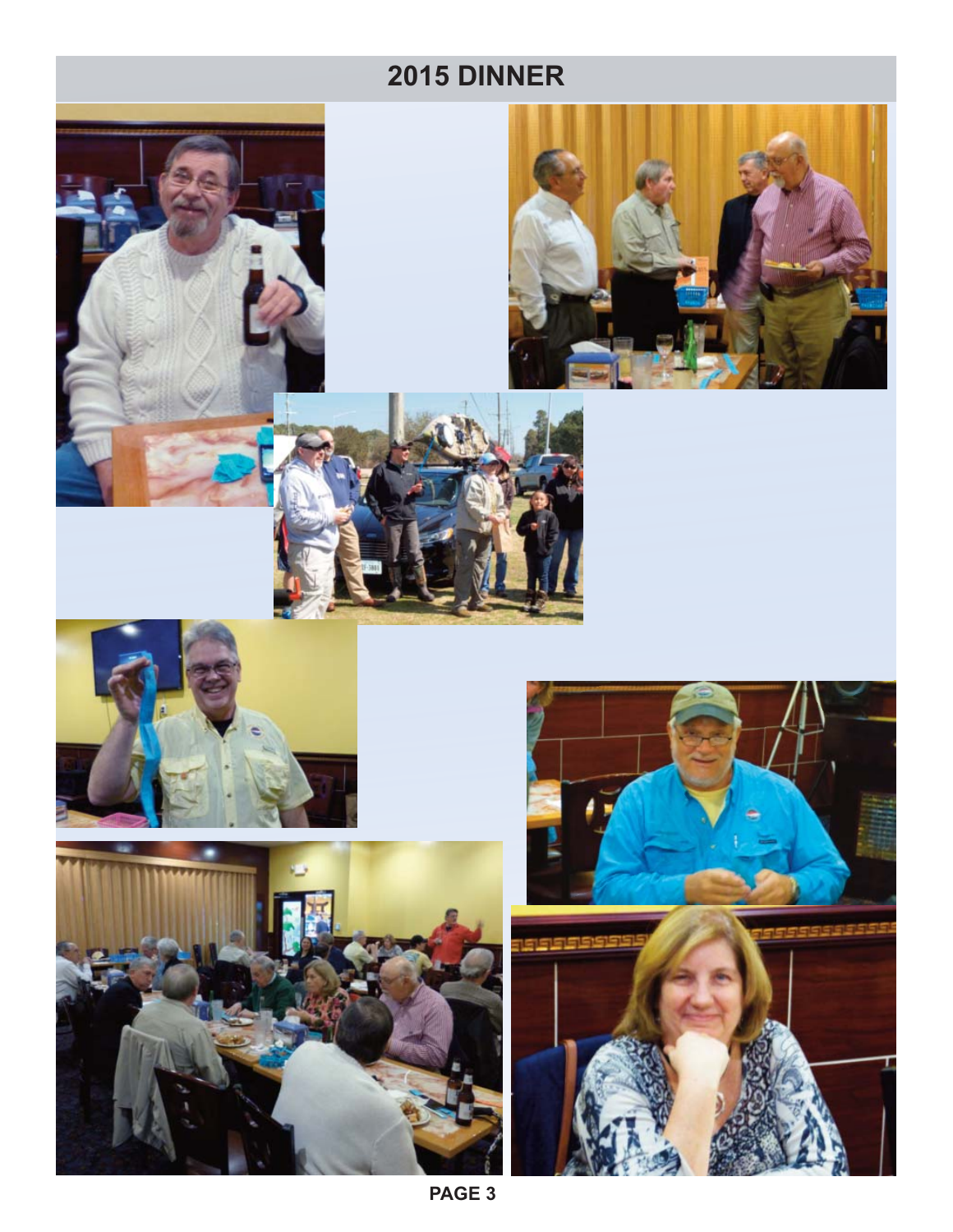# **FISHING REPORTS**



This year was a mixed bag at Harker's Island.<br>There were plenty of fish to be had and some days were phenomenal with numbers and size<br>of fish having been caught. Even as Lwrite this on There were plenty of fish to be had and some days were phenomenal with numbers and size of fish having been caught. Even as I write this on Decenber 27th the water temperature is in the 60's with fish still showing up for the taking.

As we turn our attention to the home waters, signs of life are abundant. In our number of trips to Gwynn's Island, we have had days of 50 and 100 fish. Small schoolies, but tthe number of them is impressive afer a several year slump. Although I am no fan of the Mid-Atlantic Rockifish Tournament and the slaughter that goes on, the poundage and numbers of big fish catches my attention. Although Speckled Trout have all but vanished due to the extreme cold the last two years, and wholesale poaching in the Elizabeth River last year, Even they are showing up in small numbers. Bottom line, if you are not catching fish, you are not getting out. Take a day and enjoy a trip in our wonderful fishery.

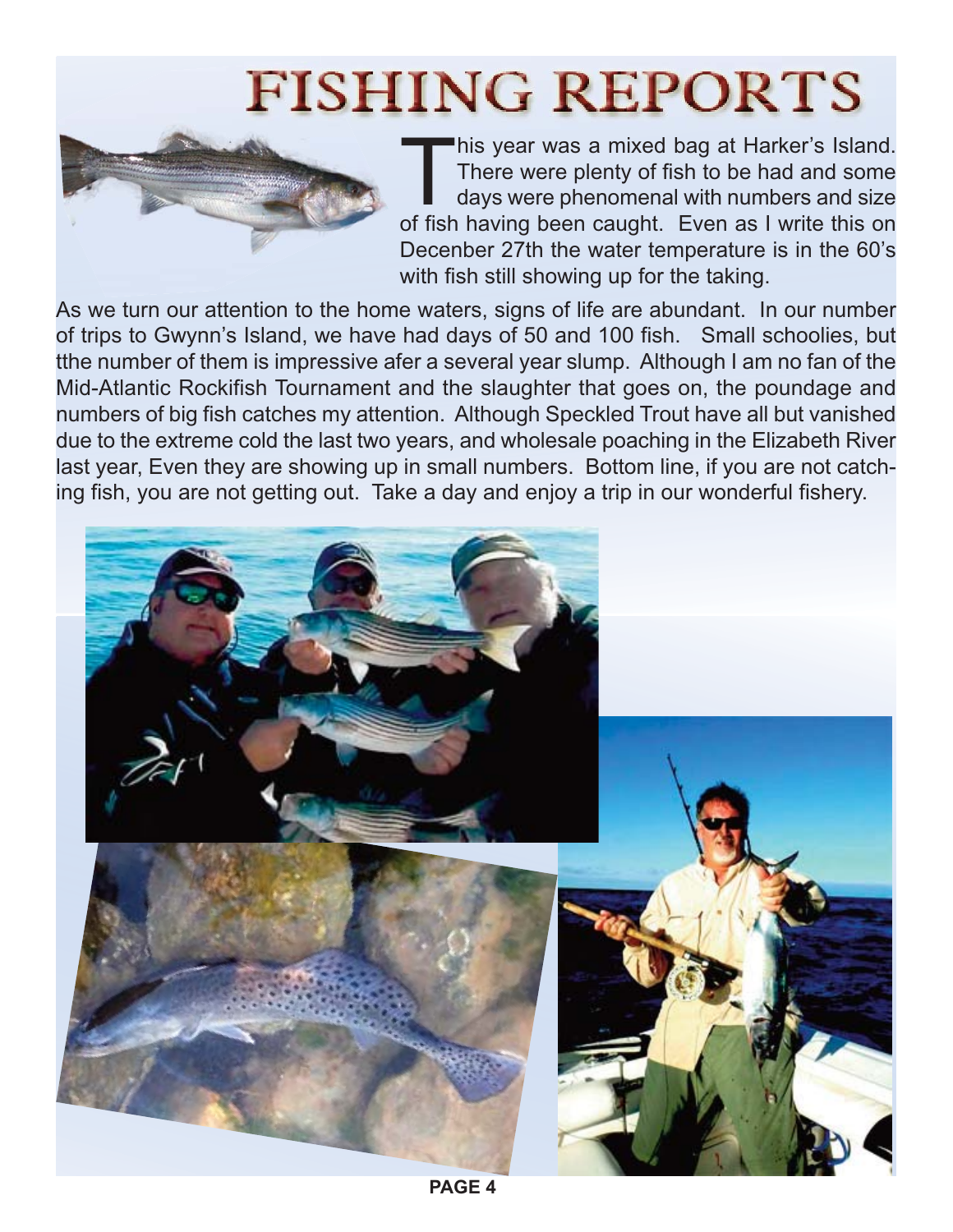## **OTHER EVENTS TO BE MARK ON YOUR CALENDARS!**

#### MARCH 12, 2016 - LEGENDS OF THE FLY

This will be an all day event held at The Museum of Contemporary Art in Virginia Beach

OCTOBER 8 & 9, 2016 - WATERWAYS HERITAGE FESTIVAL IN GREAT BRIDGE Lefty Kreh is scheduled to be the guest for this years festival. He will give casting seminars, tips, and autographs over the two day festival. There is no fee for this event.

VIRGINIA FLY FISHING AND WINE FESTIVAL

MARCH 12 and 13, MAY 14 and 15, JULY 9 and 10, SEPTEMBER 12 and 13, 2016 We again join forces with Wild River Outfitters to offer beginning fly fishing instruction on Saturday and Sunday. Classes are two hours long with a presentation for the first 45 minutes and casting the remainder of the time. There is no fee for this class.